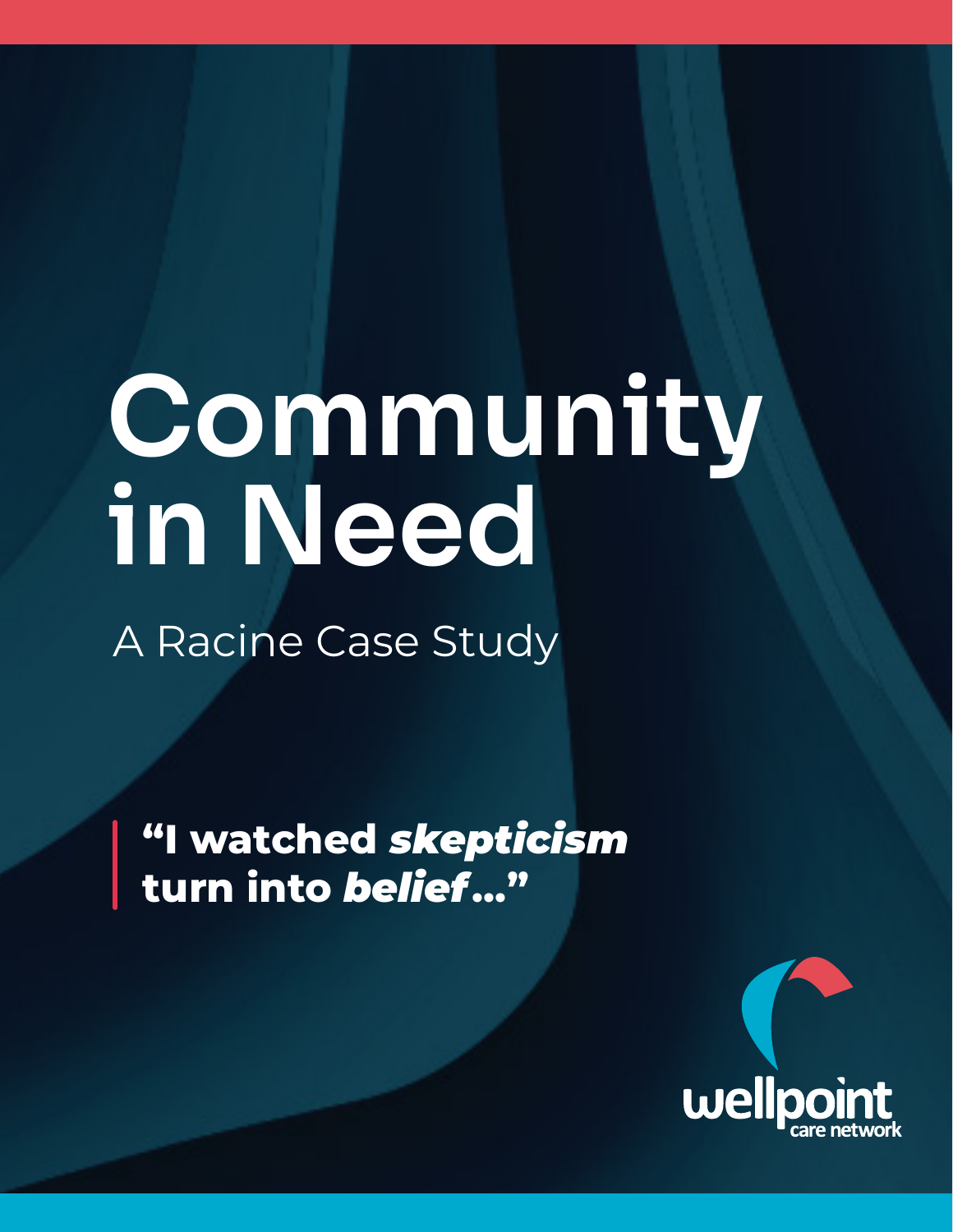# A COUNTY IN NEED OF SUPPORT

In 2017, Racine County had its highest number of children in out-ofhome care (foster care, etc.). Case managers already couldn't keep up with the workload, and early data from community **Adverse Childhood Experiences** (ACE) surveys and local home studies showed that there was significant trauma in children and families in Racine.

Something had to be done, or the numbers were bound to climb.

**Kerry Milkie**, current manager of 12 years at the Racine County Human Services Department had a plan. She sat down with the County Executive to explain exactly what she needed to reverse their current trends.

"I didn't ask for additional [direct care/case management] staff, but I did ask for additional supervisory staff so case managers could have more time with supervisors to look at more difficult cases," she said. "We needed to embed trauma-informed care into our practice."

# **"Anyone can return kids** *home* **the real challenge is making sure they don't** *come back***."**

# NEW PLAYERS AT THE TABLE

The first round of training took place in 2018. Child welfare staff along with staff from the Racine Unified School District, were brought together for Trauma Informed Care and Trauma Sensitive Schools training delivered by Wellpoint Care Network (then SaintA).

Overall, 300 staff were educated on understanding trauma and its impact on the children and families they care for.

It made sense for social workers, supervisors, and school counselors to be versed in trauma-informed care, Milkie says, but in the second year, some non-traditional players were brought into the mix. Police officers, district attorneys, judges, and probation and parole officers were the focus of the next sessions. While staff in these services interact with clients in equally-significant ways, they aren't always equipped with the skills to understand how trauma can affect an individual's journey.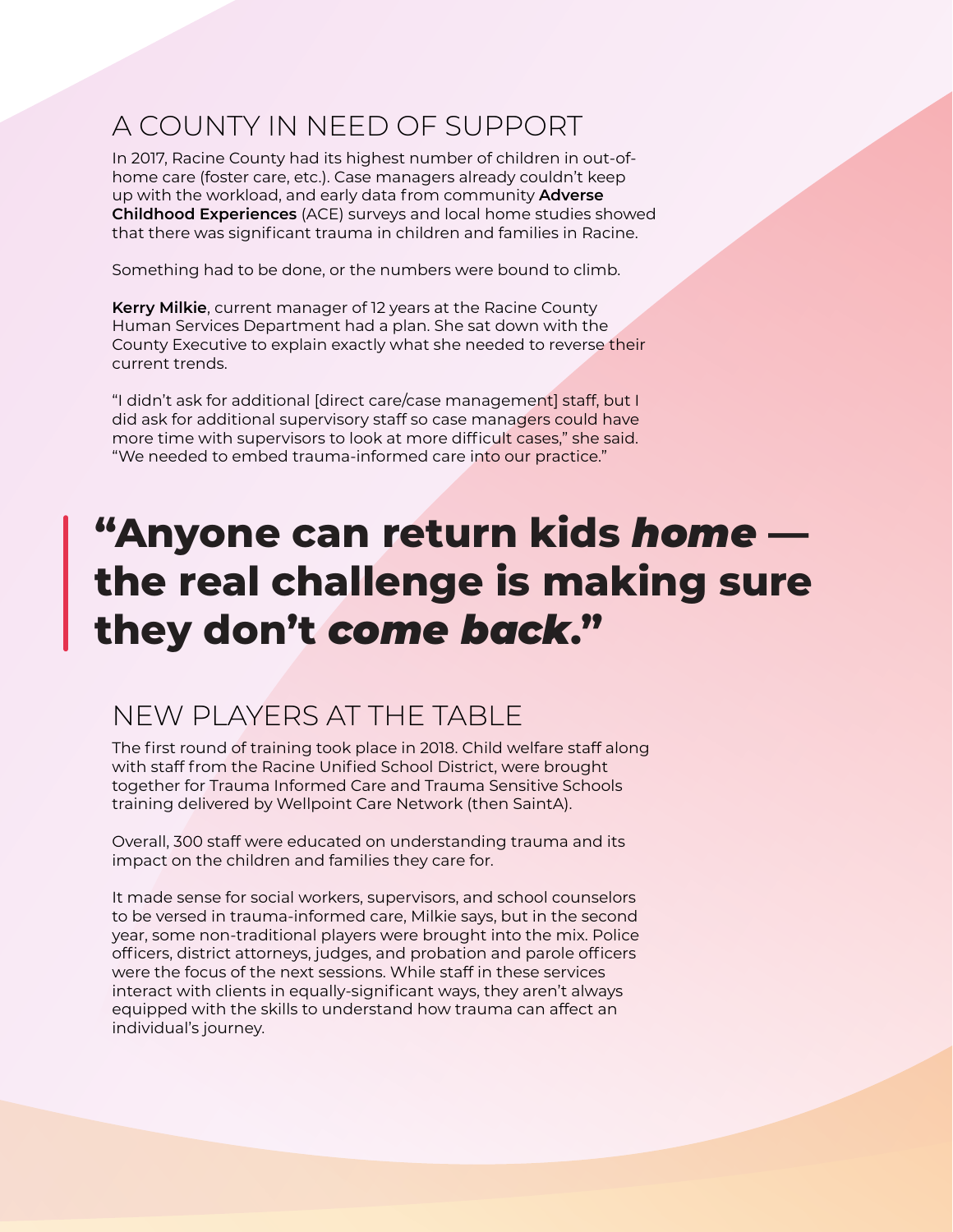#### PARTNERSHIP WITH WELLPOINT

By the end of the second year, the county hosted a special version of Wellpoint's **Seven Essential Ingredients of Trauma Informed Care** training, tailored to those in law enforcement. For this unique course, Wellpoint's Senior Trainer Tim Grove teamed up with Corey Norlander, a Trainer and Consultant who also serves as a Captain in the Sheboygan County Sheriff's Department.

"Often, they [police officers] see the worst of the worst," Milkie says. In the years prior, Racine had experienced a few officer-involved shootings, and the community was growing concerned.

Every law enforcement jurisdiction except for one was able to send an officer to be trained in trauma-informed care. Together, they learned more about **community policing** and the importance of relationship building with the communities they serve. Participants were also introduced to **historical trauma**, a concept that describes the collective, multigenerational trauma experienced by a group because of their culture, race or ethnicity — such as enslavement or genocide — and can how it can pass down through generations. The session also covered how systemic racism and oppression influence how people respond to and interact with officers in their community.

"I watched skepticism turn into belief, which turned into wondering how we can implement a trauma informed framework into practice," Milkie says. One jurisdiction even developed a sensory room for their officers to self-regulate and manage the stress of the job, which they continue to use to this day.

### RESULTS IN CHILD WELFARE

With a new focus on what happened to families, instead of what the family did or didn't do, Racine County was able to make impactful changes in their outcomes. Since 2017, there has been a **50% decrease** in children in out-of-home care. From a consistent 400 children each month in 2017, to 250 children in 2018 and around 174 children in the final months of 2020, Racine County has seen an incredible amount of success in keeping kids safe at home and out of the system.

For Milkie, it wasn't only about lowering the numbers. "Anyone can return kids home, but the real challenge is making sure they don't come back."

A "driver county" is a county with numbers are so big they drive the data for the state. Racine was the only county out of the five largest in Wisconsin that was able to exceed the federal requirement of children returning home from care. Generally, **less than 4% of kids** now return to care after being reunified.

It started by developing strategies and programs that serve the entire family. "We don't want families to rely on human services workers. We have to help them work through poverty, develop social and emotional learning skills and understand historical trauma to stop families from coming in and out of the system."